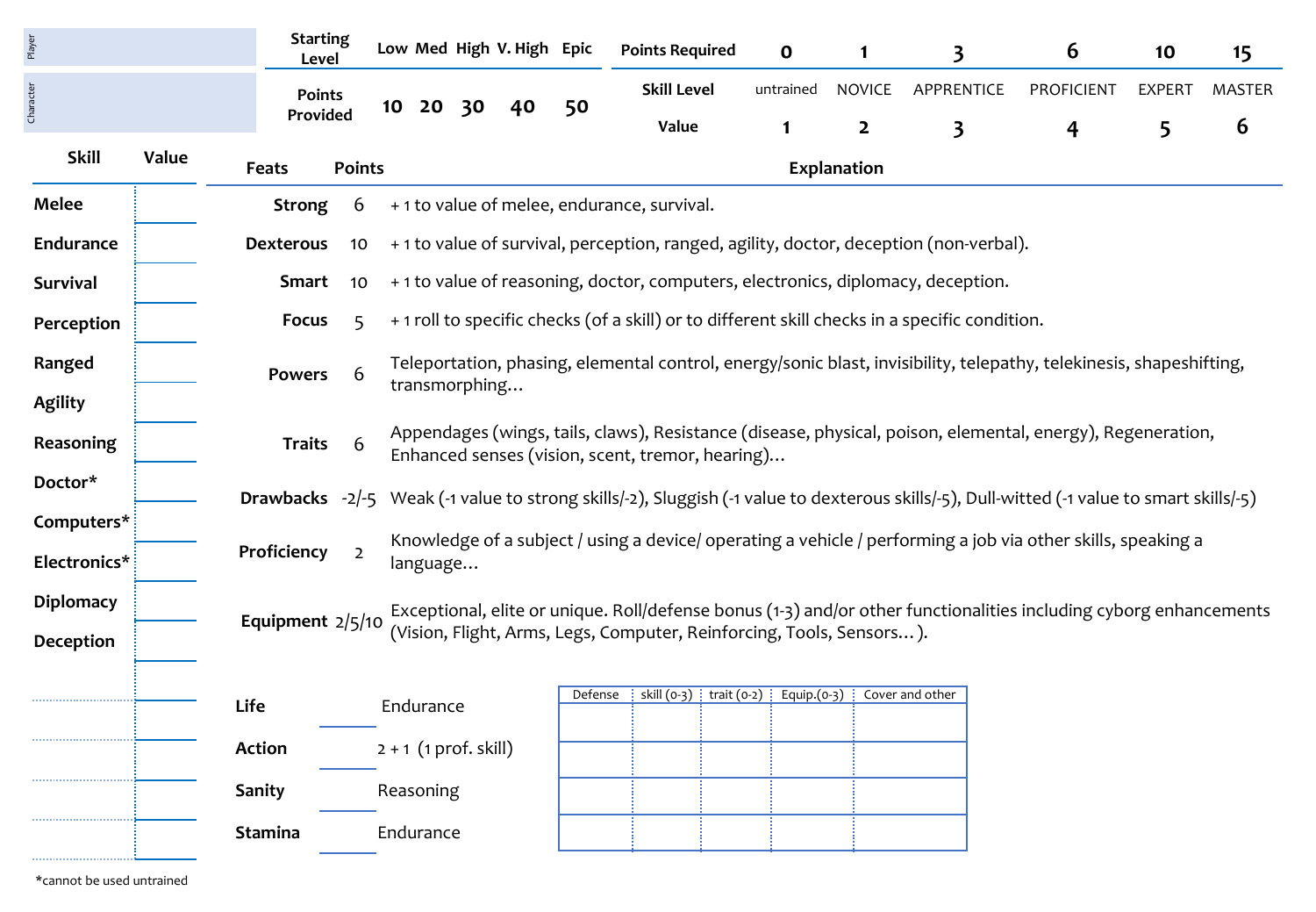## **Success/fail probability table\***

|                       | Number of rolls |                |       |       |       |       |       |      |  |  |  |
|-----------------------|-----------------|----------------|-------|-------|-------|-------|-------|------|--|--|--|
| Difficulty Level      | 1               | $\overline{2}$ | 3     | 4     | 5     | 6     | 7     | 8    |  |  |  |
| Very Easy $(1)$ 50%   |                 | 75%            | 88%   | 94%   | 97%   | 98%   | 99%   | 100% |  |  |  |
| Easy $(2)$ 0%         |                 | 25%            | 50%   | 69%   | 81%   | 89%   | 94%   | 97%  |  |  |  |
| Medium $(3)$ 0%       |                 | $0\%$          | 12%   | 31%   | 50%   | 66%   | 77%   | 86%  |  |  |  |
| Difficult $(4)$ 0%    |                 | $0\%$          | $0\%$ | 6%    | 18%   | 34%   | 50%   | 64%  |  |  |  |
| Very Difficult (5) 0% |                 | $0\%$          | $0\%$ | $0\%$ | 3%    | 11%   | 23%   | 36%  |  |  |  |
| Near Impossible (6)   | 0%              | $0\%$          | $0\%$ | $0\%$ | $0\%$ | 2%    | 6%    | 14%  |  |  |  |
| Impossible $(7)$      | 0%              | $0\%$          | $0\%$ | $0\%$ | $0\%$ | $0\%$ | $1\%$ | 4%   |  |  |  |

\*In each roll 4, 5 and 6 are successful. Double-sixes increase the success number by 1.

# **Role**

Cleric/Cultist, Police/Criminal, Soldier/Rebel, Freelancer/Fixer, Diplomat, Assassin, Thief, Bounty hunter/Fugitive, Smuggler, Pirate, Mercenary, Explorer, Spy, Scientist, Government official

# **PLAYER NOTES**

# **Personality**

| Motivation                                                   | Curiosity, Wealth, Influence, Heroism, Self-betterment, Fame,                                                                                                                    |         |         |  |  |  |  |  |  |
|--------------------------------------------------------------|----------------------------------------------------------------------------------------------------------------------------------------------------------------------------------|---------|---------|--|--|--|--|--|--|
| (choose one)                                                 | Personal Achievement (                                                                                                                                                           |         |         |  |  |  |  |  |  |
| Conduct                                                      | Honorable                                                                                                                                                                        | Neutral | Cunning |  |  |  |  |  |  |
| (choose one                                                  | Impulsive                                                                                                                                                                        | Neutral | Prudent |  |  |  |  |  |  |
| for each row)                                                | Compassionate                                                                                                                                                                    | Neutral | Cruel   |  |  |  |  |  |  |
| <b>Bonds</b><br>(choose 1 to 2)                              | Self, Lover, Family, Friends, Organization, Faith/Entity,<br>Ethnics/Species, Life, Nature, Other:                                                                               |         |         |  |  |  |  |  |  |
| <b>Defining</b><br><b>Characteristics</b><br>(choose 1 to 3) | Generous or selfish, Rational or emotional, Neat or untidy,<br>Progressive or traditionalist, Austere or hedonist,<br>Cheerful or melancholic, Kind or rude, Humble or arrogant, |         |         |  |  |  |  |  |  |
|                                                              | Racist or xenophilic, Spiritualist or materialist                                                                                                                                |         |         |  |  |  |  |  |  |